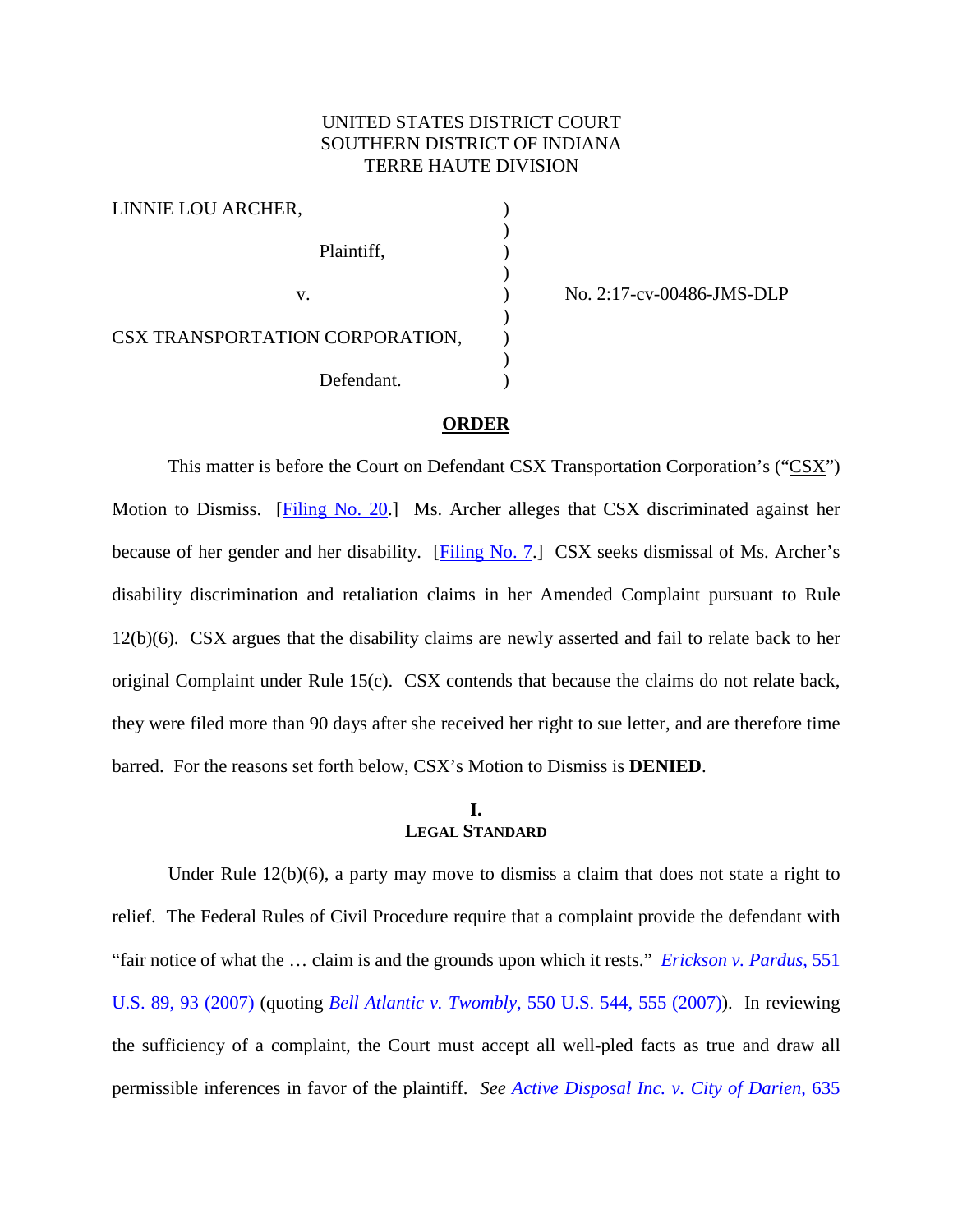[F.3d 883, 886 \(7th Cir. 2011\).](https://www.westlaw.com/Document/Ic45182d94e3e11e0a982f2e73586a872/View/FullText.html?transitionType=Default&contextData=(sc.Default)&VR=3.0&RS=da3.0&fragmentIdentifier=co_pp_sp_506_886) A Rule 12(b)(6) motion to dismiss asks whether the complaint "contain[s] sufficient factual matter, accepted as true, to 'state a claim to relief that is plausible on its face.'" *Ashcroft v. Iqbal*[, 556 U.S. 662, 678 \(2009\)](https://www.westlaw.com/Document/I90623386439011de8bf6cd8525c41437/View/FullText.html?transitionType=Default&contextData=(sc.Default)&VR=3.0&RS=da3.0&fragmentIdentifier=co_pp_sp_780_678) (quoting *Twombly*[, 550 U.S. at 570\)](https://www.westlaw.com/Document/Ib53eb62e07a011dcb035bac3a32ef289/View/FullText.html?transitionType=Default&contextData=(sc.Default)&VR=3.0&RS=da3.0&fragmentIdentifier=co_pp_sp_780_570). The Court will not accept legal conclusions or conclusory allegations as sufficient to state a claim for relief. *See McCauley v. City of Chicago*[, 671 F.3d 611, 617 \(7th Cir. 2011\).](https://www.westlaw.com/Document/Ie43c9a6ffb2a11e0bc27967e57e99458/View/FullText.html?transitionType=Default&contextData=(sc.Default)&VR=3.0&RS=da3.0&fragmentIdentifier=co_pp_sp_506_617) Factual allegations must plausibly state an entitlement to relief "to a degree that rises above the speculation level." *Munson v. Gaetz*[, 673 F.3d 630, 633 \(7th Cir. 2012\).](https://www.westlaw.com/Document/I84dde09969eb11e1be29b2facdefeebe/View/FullText.html?transitionType=Default&contextData=(sc.Default)&VR=3.0&RS=da3.0&fragmentIdentifier=co_pp_sp_506_633) This plausibility determination is "a contextspecific task that requires the reviewing court to draw on its judicial experience and common sense." *[Id](https://www.westlaw.com/Document/I84dde09969eb11e1be29b2facdefeebe/View/FullText.html?transitionType=Default&contextData=(sc.Default)&VR=3.0&RS=da3.0)*.

# **II. BACKGROUND**

#### **A. EEOC Complaint**

On July 15, 2015, Ms. Archer filed a Charge of Discrimination ("Charge") with the Equal Employment Opportunity Commission ("EEOC") alleging that she was terminated for a rule violation and that she was "held to different levels than males when it comes to disciplinary actions." <sup>[1](#page-1-0)</sup> [\[Filing No. 21-1 at 2.](https://ecf.insd.uscourts.gov/doc1/07316396019?page=2)] Ms. Archer further claimed that males who were previously terminated were offered their jobs back. [\[Filing No. 21-1 at 2.](https://ecf.insd.uscourts.gov/doc1/07316396019?page=2)] She also stated that she had an undisclosed disability covered under the Family and Medical Leave Act ("FMLA") and that her "disability is why [she] got suspended."  $[Figure No. 21-1 at 2-3.]$  Ms. Archer's Charge concluded, "I believe I have been discriminated against because of my sex, female, and retaliated against in

<span id="page-1-0"></span><sup>&</sup>lt;sup>1</sup> CSX attached Ms. Archer's EEOC Charge and Notice of Right to Sue Letter ("Right to Sue Letter") to its Motion to Dismiss. In addition to the allegations set forth in the Amended Complaint, the Court may consider "documents that are attached to the complaint, documents that are central to the complaint and referred to in it, and information that is properly subject to judicial notice." *Williamson v. Curran*[, 714 F.3d 432, 436 \(7th Cir. 2013\)](https://www.westlaw.com/Document/Ifd8a584a9d2111e28500bda794601919/View/FullText.html?transitionType=Default&contextData=(sc.Default)&VR=3.0&RS=da3.0&fragmentIdentifier=co_pp_sp_506_436) (citing cases). Because Ms. Archer's EEOC Charge and Right to Sue Letter are both central to and referenced in her Amended Complaint, the Court will consider them for purposes of this Motion to Dismiss.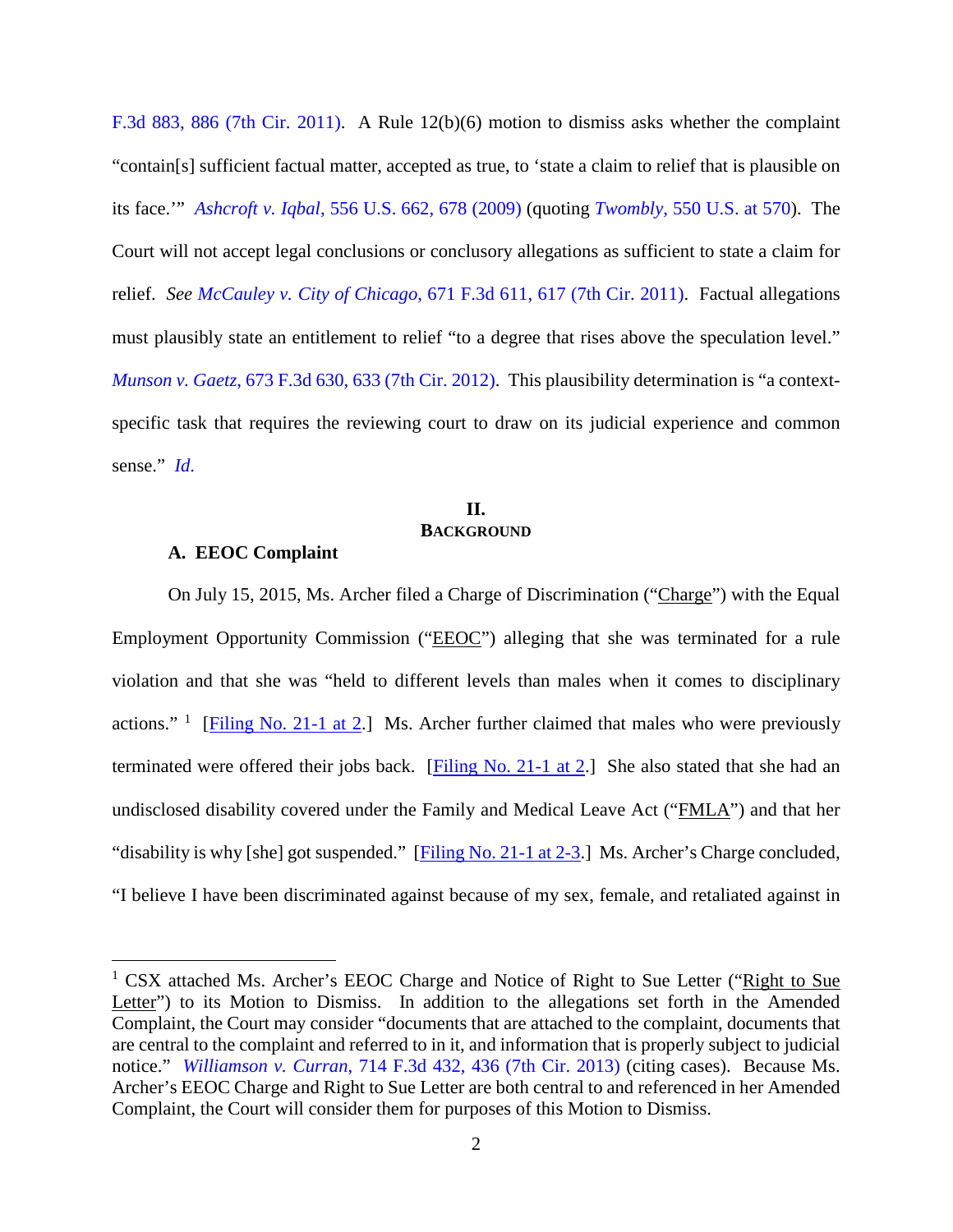violation of Title VII … and because of my disability in violation of the Americans with Disabilities Act." [\[Filing No. 21-1 at 3.](https://ecf.insd.uscourts.gov/doc1/07316396019?page=3)]

Ms. Archer received her Right to Sue Letter from the EEOC on July 26, 2017. [\[Filing No.](https://ecf.insd.uscourts.gov/doc1/07316396019?page=4)  [21-1 at 4.](https://ecf.insd.uscourts.gov/doc1/07316396019?page=4)] Thus, to be timely, Ms. Archer had to file her lawsuit by October 24, 2017.

### **B. Original Complaint**

On October 26, 2017, Ms. Archer, acting pro se, submitted a handwritten Complaint against CSX and several CSX employees. [\[Filing No. 1.](https://ecf.insd.uscourts.gov/doc1/07316227980)] Ms. Archer alleged that she was discriminated against because she is "a women [sic]." [\[Filing No. 1 at 2.](https://ecf.insd.uscourts.gov/doc1/07316227980?page=2)] On August 13, 2012, she claims that she was called to testify against her conductor, but during the testimony, the "terminal Superintendent turned off the tape recorder and threaten[ed] to fire [her]." [\[Filing No.](https://ecf.insd.uscourts.gov/doc1/07316227980?page=2)  [1 at 2.](https://ecf.insd.uscourts.gov/doc1/07316227980?page=2)]

After reporting how she had been treated, Ms. Archer claims that she endured harassment from two male CSX managers.  $[Filling No. 1 at 4.]$  She alleges that this culminated in her termination by CSX. [\[Filing No. 1 at 4.](https://ecf.insd.uscourts.gov/doc1/07316227980?page=4)] Ms. Archer alleges that three other women were fired as well, and notes that she was "1 of 7 girls out of 100's of men." [\[Filing No. 1 at 4.](https://ecf.insd.uscourts.gov/doc1/07316227980?page=4)]

Ms. Archer also states that she has "[Post-Traumatic Stress Disorder], [CSX] [has] violated my FMLA." [\[Filing No. 1 at 4.](https://ecf.insd.uscourts.gov/doc1/07316227980?page=4)] Ms. Archer further claims that she has applied for mental disability from CSX and noted that "[my] psychiatrist, Dr. John Gonzalez has several notes, where I have had bad periods while working for the Railroad where he has had to take me off work because of the stress. He has been working with me for several years." [\[Filing No. 1 at 5.](https://ecf.insd.uscourts.gov/doc1/07316227980?page=5)]

She concludes, "You can not [sic] imagine being a women [sic] who was messed with over their [sic]."  $[Filing No. 1 at 5.]$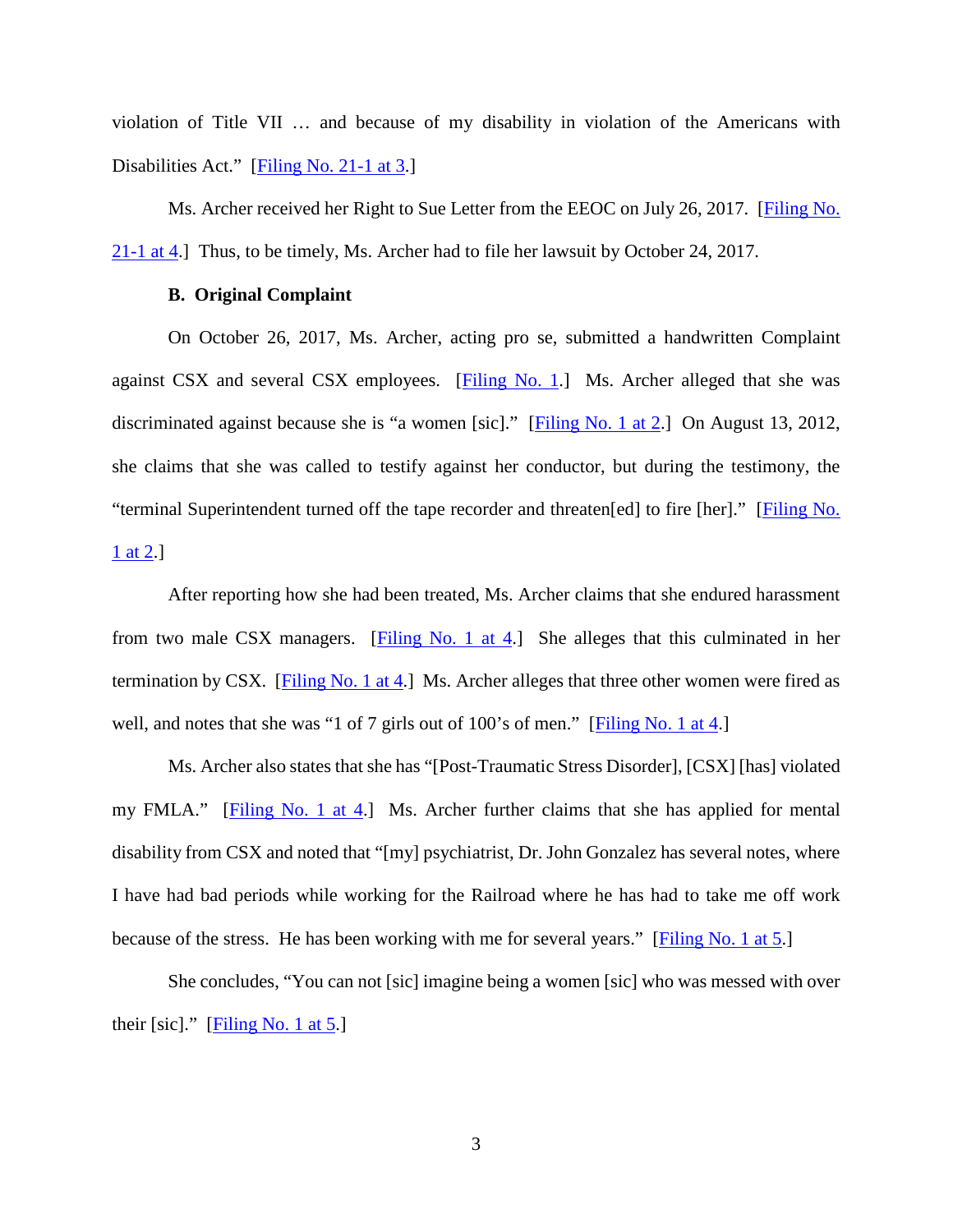#### **C. Amended Complaint**

On November 30, 2017, Ms. Archer, by counsel, filed her Amended Complaint. [\[Filing](https://ecf.insd.uscourts.gov/doc1/07316298449)  [No. 7.](https://ecf.insd.uscourts.gov/doc1/07316298449)] Ms. Archer seeks relief under both the Americans with Disabilities Act, as amended, [42](https://www.westlaw.com/Document/N24BDACF0E31D11DDBC2CF61764982A79/View/FullText.html?transitionType=Default&contextData=(sc.Default)&VR=3.0&RS=da3.0)  [U.S.C. §§ 12101,](https://www.westlaw.com/Document/N24BDACF0E31D11DDBC2CF61764982A79/View/FullText.html?transitionType=Default&contextData=(sc.Default)&VR=3.0&RS=da3.0) *et seq*. ("ADA") and Title VII of the Civil Rights Act of 1964, as amended, [42](https://www.westlaw.com/Document/NEA3563A0AFF711D8803AE0632FEDDFBF/View/FullText.html?transitionType=Default&contextData=(sc.Default)&VR=3.0&RS=da3.0)  [U.S.C. § 2000e,](https://www.westlaw.com/Document/NEA3563A0AFF711D8803AE0632FEDDFBF/View/FullText.html?transitionType=Default&contextData=(sc.Default)&VR=3.0&RS=da3.0) *et seq.* ("Title VII"). [\[Filing No. 7 at 1.](https://ecf.insd.uscourts.gov/doc1/07316298449?page=1)] In addition to gender discrimination, Ms. Archer alleges that she is a qualified individual with a disability suffering from depression and severe anxiety. She further alleges that in February 2013, she applied for, and was granted, intermittent leave with CSX under the Family and Medical Leave Act ("FMLA") for episodes of depression and anxiety. [\[Filing No. 7 at 3.](https://ecf.insd.uscourts.gov/doc1/07316298449?page=3)] In August 2013, Ms. Archer claims that CSX suspended her for thirty days for utilizing previously approved FMLA leave. [\[Filing No. 7 at 3.](https://ecf.insd.uscourts.gov/doc1/07316298449?page=3)] Finally, Ms. Archer states that "[CSX] terminated Archer because of her disability, and otherwise subjected Archer to less favorable terms, conditions, and privileges of employment because of her disability." [\[Filing No. 7 at 5.](https://ecf.insd.uscourts.gov/doc1/07316298449?page=5)] She also claims that CSX retaliated against her for exercising her ADA rights by seeking intermittent leave under the FMLA. [\[Filing No. 7 at 6.](https://ecf.insd.uscourts.gov/doc1/07316298449?page=6)]

## **III. DISCUSSION**

CSX moves for dismissal of Counts I and II of Ms. Archer's Amended Complaint, each of which are claims for discrimination and retaliation under the ADA. CSX argues that Ms. Archer asserted her ADA discrimination and retaliation claims more than 90 days after the receipt of her Right to Sue letter from the EEOC and, therefore, those claims must relate back to the original Complaint pursuant to Rule 15(c) in order to be timely filed. CSX claims that Ms. Archer's original Complaint does not refer to any disability discrimination or retaliation claims under the ADA. [\[Filing No. 21 at 3.](https://ecf.insd.uscourts.gov/doc1/07316396018?page=3)] Thus, CSX contends that Ms. Archer only asserted a sex discrimination claim in her original Complaint, which renders her ADA claims time barred.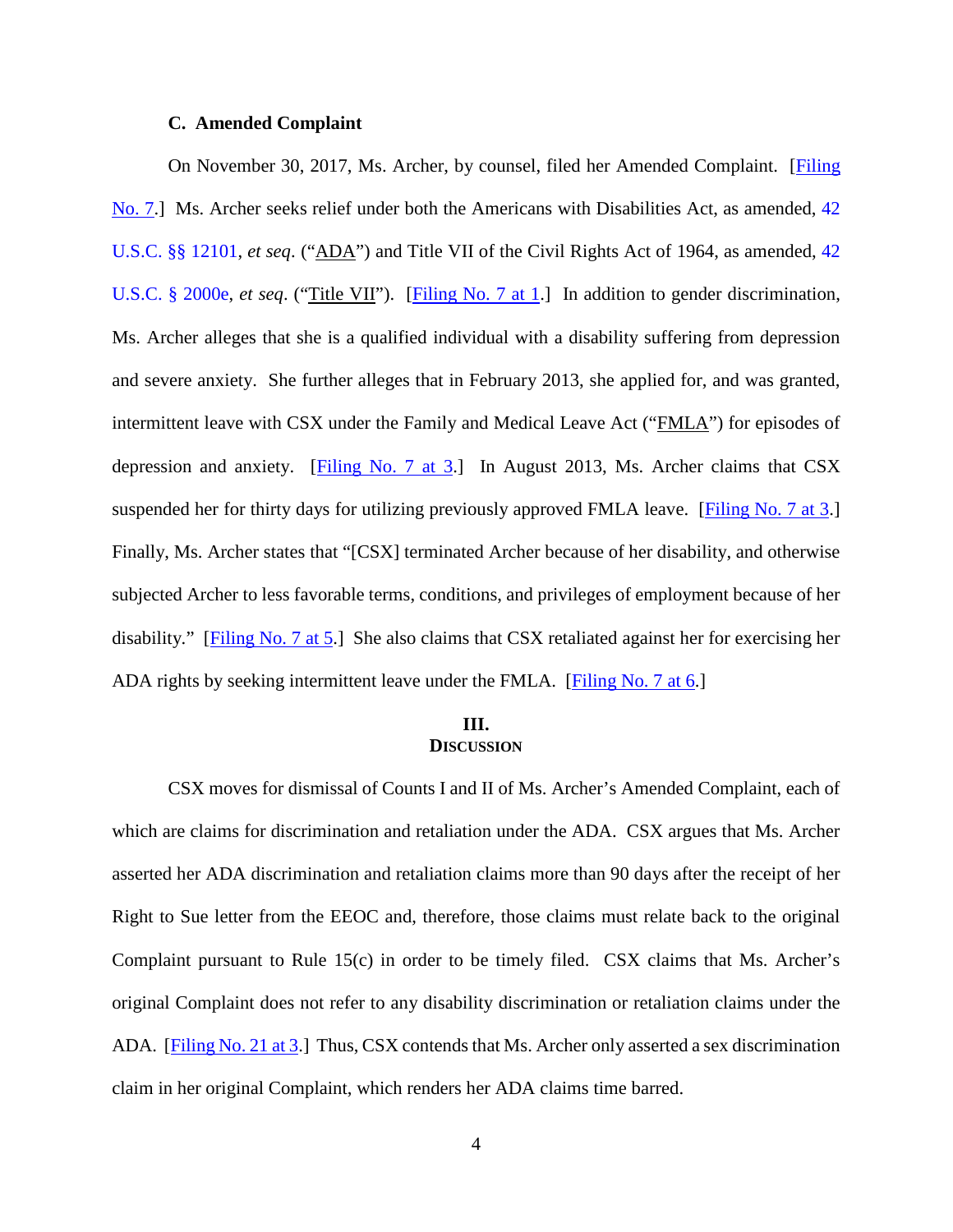Ms. Archer responds that the original Complaint did in fact reference Ms. Archer's disability, albeit not in nearly as organized a fashion as the Amended Complaint. [\[Filing No. 26](https://ecf.insd.uscourts.gov/doc1/07316420100?page=1)  [at 1-2.](https://ecf.insd.uscourts.gov/doc1/07316420100?page=1)] Nonetheless, Ms. Archer filed her original Complaint pro se, and urges the Court to consider the allegations under more relaxed standards as a result of her pro se status at the time of filing.  $[Filing No. 26 at 1-2.]$ 

Rule  $15(c)(1)(B)$  states that "[a]n amendment to a pleading relates back to the date of the original pleading when: … (B) the amendment asserts a claim or defense that arose out of the conduct, transaction, or occurrence set out--or attempted to be set out--in the original pleading." "[T]he purpose of relation back" is "to balance the interests of the defendant protected by the statute of limitations with the preference expressed in the Federal Rules of Civil Procedure in general, and Rule 15 in particular, for resolving disputes on their merits." *[Krupski v. Costa](https://www.westlaw.com/Document/I821b593771d411dfae66b23e804c3c12/View/FullText.html?transitionType=Default&contextData=(sc.Default)&VR=3.0&RS=da3.0&fragmentIdentifier=co_pp_sp_780_549)  Crociere S. p. A.*[, 560 U.S. 538, 549-50 \(2010\).](https://www.westlaw.com/Document/I821b593771d411dfae66b23e804c3c12/View/FullText.html?transitionType=Default&contextData=(sc.Default)&VR=3.0&RS=da3.0&fragmentIdentifier=co_pp_sp_780_549) Determining whether to apply the relation back doctrine requires the Court to decide "whether the original complaint gave the defendant enough notice of the nature and scope of the plaintiff's claim that he shouldn't have been surprised by the amplification of the allegations of the original complaint in the amended one." *[Santamarina v.](https://www.westlaw.com/Document/If6e700e05f7811dba10be1078cee05f1/View/FullText.html?transitionType=Default&contextData=(sc.Default)&VR=3.0&RS=da3.0&fragmentIdentifier=co_pp_sp_506_573)  [Sears, Roebuck & Co.](https://www.westlaw.com/Document/If6e700e05f7811dba10be1078cee05f1/View/FullText.html?transitionType=Default&contextData=(sc.Default)&VR=3.0&RS=da3.0&fragmentIdentifier=co_pp_sp_506_573)*, 466 F.3d 570, 573 (7th Cir. 2006) (citations omitted).

The Seventh Circuit has noted that, even after *Iqbal* and *Twombly*, "the pleading standards for pro se plaintiffs are considerably relaxed." *[Luevano v. Wal-Mart Stores, Inc](https://www.westlaw.com/Document/I4611e087ee2a11e2a555d241dae65084/View/FullText.html?transitionType=Default&contextData=(sc.Default)&VR=3.0&RS=da3.0&fragmentIdentifier=co_pp_sp_506_1027)*. 722 F.3d 1014, [1027-28 \(7th Cir. 2013\)](https://www.westlaw.com/Document/I4611e087ee2a11e2a555d241dae65084/View/FullText.html?transitionType=Default&contextData=(sc.Default)&VR=3.0&RS=da3.0&fragmentIdentifier=co_pp_sp_506_1027) (citations omitted). Although Ms. Archer's original Complaint could have been more precise in setting forth her claims, she adequately pleaded facts to put CSX on sufficient notice of her ADA claims, especially considering the wider latitude afforded to pro se filings. Ms. Archer noted that she has PTSD and, in the same sentence, states that CSX violated her rights under the FMLA. [\[Filing No. 1 at 4.](https://ecf.insd.uscourts.gov/doc1/07316227980?page=4)] She also alleges that she had applied for mental disability